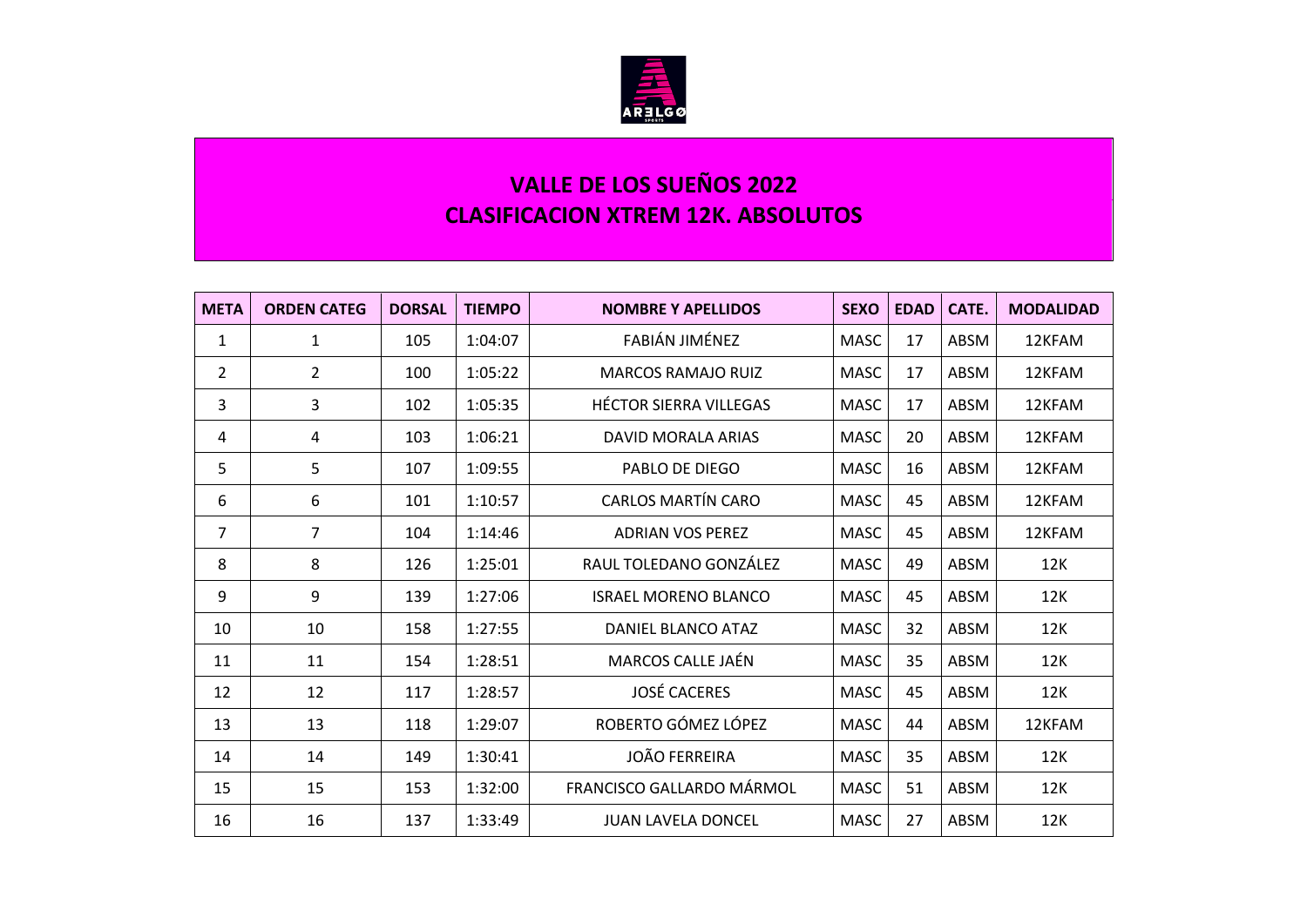| 17 | 17               | 130 | 1:36:14 | FEDERICO HABELA SANZ        | <b>MASC</b> | 36 | ABSM | 12K    |
|----|------------------|-----|---------|-----------------------------|-------------|----|------|--------|
| 18 | 18               | 122 | 1:36:16 | RAUL MONTES VALVERDE        | <b>MASC</b> | 43 | ABSM | 12K    |
| 19 | 19               | 121 | 1:36:43 | MIGUEL GARCÍA GUERRA        | MASC        | 56 | ABSM | 12K    |
| 20 | $\mathbf{1}$     | 109 | 1:38:01 | ALMUDENA DE MARCOS APARICIO | <b>FEME</b> | 19 | ABSF | 12KFAM |
| 21 | 20               | 111 | 1:38:32 | <b>CARLOS CARRASCO</b>      | <b>MASC</b> | 31 | ABSM | 12K    |
| 22 | $\overline{2}$   | 112 | 1:38:33 | JIMENA RUIZ MARTÍNEZ        | <b>FEME</b> | 27 | ABSF | 12K    |
| 23 | 21               | 142 | 1:39:16 | DAVID GARCÍA RAMÍREZ        | MASC        | 41 | ABSM | 12K    |
| 24 | 22               | 143 | 1:39:18 | THOMAS DUNWOODY             | <b>MASC</b> | 58 | ABSM | 12K    |
| 25 | 23               | 113 | 1:39:45 | JAVI LÓPEZ AGUDO            | MASC        | 43 | ABSM | 12K    |
| 26 | 24               | 144 | 1:39:46 | ADRIÁN BERNABE PANTOJA      | MASC        | 40 | ABSM | 12K    |
| 27 | 25               | 115 | 1:40:50 | DAVID NEVADO MEZQUITA       | MASC        | 35 | ABSM | 12K    |
| 28 | 26               | 145 | 1:44:22 | PABLO ALBALADEJO MESTRE     | MASC        | 37 | ABSM | 12K    |
| 29 | 3                | 123 | 1:45:52 | <b>BEATRIZ MARTIN NOVO</b>  | <b>FEME</b> | 44 | ABSF | 12K    |
| 30 | 27               | 120 | 1:45:54 | <b>JESUS MATEOS ROBLEDO</b> | <b>MASC</b> | 30 | ABSM | 12K    |
| 31 | 28               | 148 | 1:49:02 | <b>ENRIQUE SANZ MONGE</b>   | MASC        | 43 | ABSM | 12K    |
| 32 | 29               | 141 | 1:49:23 | JAVIER DEL AMO GONZÁLEZ     | <b>MASC</b> | 44 | ABSM | 12K    |
| 33 | $\overline{4}$   | 127 | 1:53:05 | RAQUEL CANTON VILLEGAS      | <b>FEME</b> | 46 | ABSF | 12K    |
| 34 | 30               | 133 | 1:53:36 | NUÑO DE LA CONCHA VEGA      | <b>MASC</b> | 31 | ABSM | 12K    |
| 35 | 31               | 119 | 2:01:02 | ANTONIO GARCIA GONZALEZ     | MASC        | 43 | ABSM | 12K    |
| 36 | 5                | 134 | 2:01:05 | <b>SUSANA SANCHEZ</b>       | <b>FEME</b> | 38 | ABSF | 12K    |
| 37 | 6                | 157 | 2:03:48 | NOEMÍ GARCÍA SOLLA          | <b>FEME</b> | 43 | ABSF | 12K    |
| 38 | $\overline{7}$   | 155 | 2:03:53 | <b>VIVIANA NARANJO</b>      | <b>FEME</b> | 37 | ABSF | 12K    |
| 39 | 32               | 124 | 2:09:52 | ROBERTO HERRANZ ATIENZA     | <b>MASC</b> | 42 | ABSM | 12K    |
| 40 | $\,8\,$          | 125 | 2:10:30 | CARMEN MARTÍN DIAZ          | <b>FEME</b> | 31 | ABSF | 12K    |
| 41 | $\boldsymbol{9}$ | 114 | 2:14:06 | <b>BEATRIZ RIVAS NAVAS</b>  | <b>FEME</b> | 46 | ABSF | 12K    |